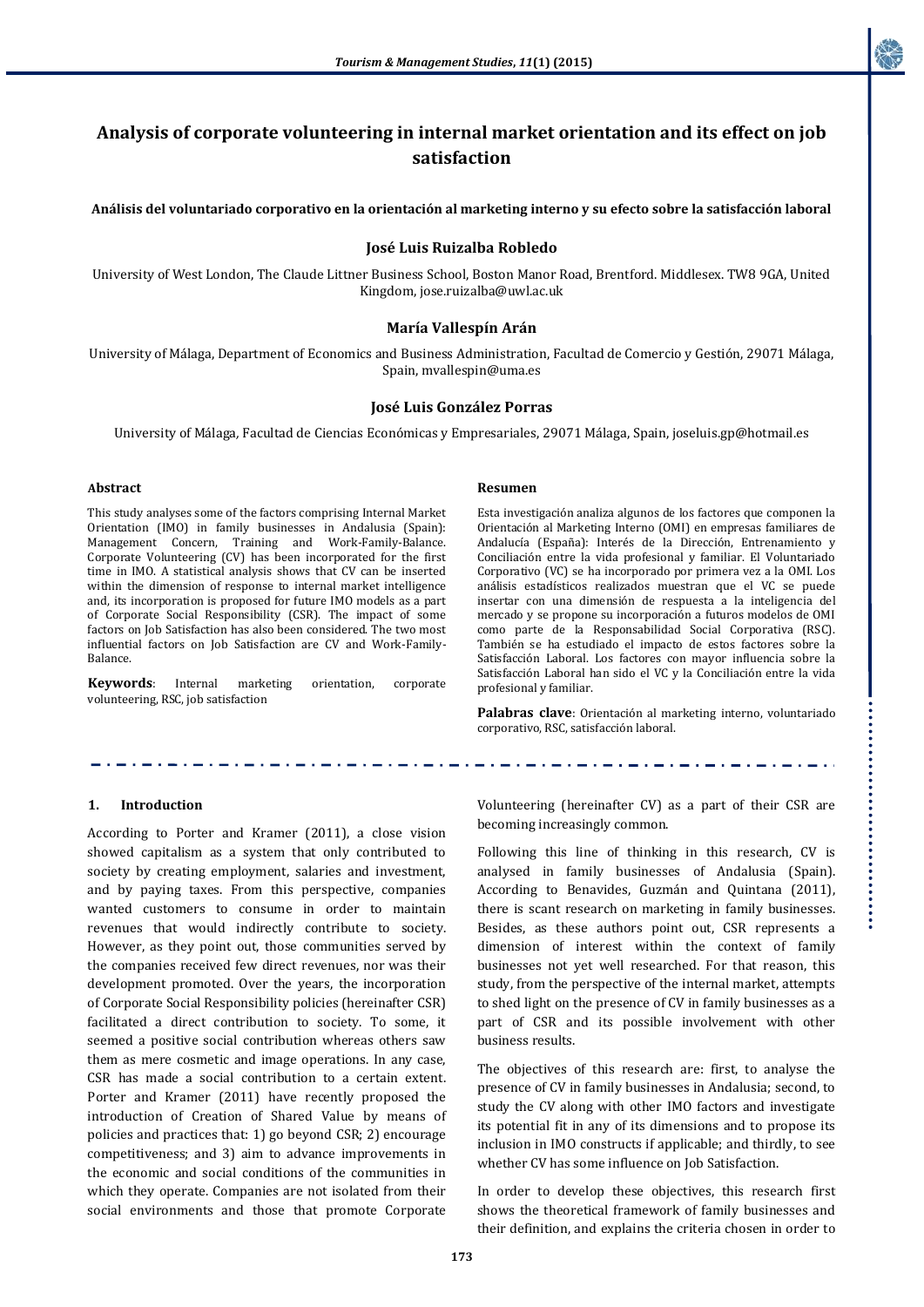identify the sample. Secondly, the IMO theoretical framework and the justification that proposes the possible incorporation of CV to its construct are discussed. Thirdly, CV and its position within CSR are examined. Then, research methodology is presented together with its results, constraints as well as academic and business practice proposals.

### **2. Review of the literature**

Aldrich and Cliff (2003) define family businesses as those companies where influence and control are in the hands of one or more families. Professionalism in management, however, has shown evidence 'externals' having been given entrance due to the need for incorporating innovation and entrepreneurship processes (Nordqvist and Melin, 2010). Many definitions and trends can be found when conceptualizing family business but the proposals by Handler (1989) and Daily and Dollinger (1992) are accepted, among others. These three proposals offer three different definition criteria: that most capital stock shares belong to one family; that management control is exerted by a family; or that some family member runs some management body. As will be explained, it has been included control variables in relation to these criteria in the empirical part, what has allowed us to discriminate and to avoid any doubt on the part of the companies surveyed about being family businesses or not, since they had to restrict themselves to select if they fulfilled these three criteria without further interpretation.

According to the Family Business Institute, a family business is identified by inherent distinctive traits: firstly, the majority of voting shares is owned by the founders of the company; secondly, regarding control, the majority of the votes can be either direct or indirect; thirdly, at least one of the family representatives must be part of the company management.

### **2.1 Internal market orientation**

Employees' needs must occupy an essential place in any company's strategy. Understanding what its employees appreciate should be one of any company's priorities. In order to achieve this, the company has to collect information on its employees, turn it into internal market intelligence and pass it on in order to try, as far as it can, to respond by developing political and action plans in line with the strategy.

Over 50 years ago, Levitt (1960) stated that the concept of marketing was to revolve around customer needs and that companies should focus their business strategies on that purpose. Certain parallels can be drawn with internal customers since, as Piercy (1995) states, the rules of the external market do not have to be substantially different from those of the internal market, in what he designated symmetrical orientation. Piercy and Morgan (1991) had previously proposed to use the same marketing tactics with both external customers and employees alike. After all, both internal as well as external customers are all individuals with specific needs and wishes. Client orientation, both internal and external, involves a previous awareness of the customer's needs and preferences, subject to internal and

external dynamics (Narver and Slater, 1990). Mohr-Jackson (1991) pointed out the risk of keeping the focus on external customers without taking internal customers (employees) needs into account.

The Market Orientation (MO) paradigm proposes focusing on customer needs for what certain corporate values need to be developed. One line of thinking considers MO a business philosophy that represents the concept of marketing (Webster, 1992) while another is more focused on a behavioural approach (Kohli and Jaworski, 1990; Narver and Slater, 1990). This study will follow the behavioural line in accordance with the proposals of Gounaris (2008) and Lings and Greenley (2010).

In this sense, three dimensions have been used as the adaptation of MO to IMO (Kohli and Jaworski, 1990): market intelligence generation, intelligence dissemination and response to market intelligence. They have been adapted to internal marketing, composed of what Berry (1981) called internal customers in order to refer to employees. IMO includes three essential activities: (1) understanding employees' needs; (2) spreading that information among departments; (3) increasing employee benefits for them to move to external customers. In this regard, Lings (2004) contends that the role of IMO insofar as it eases the interrelation between company and employees is a necessary condition in order to improve the relationship between those employees and its external customers. Hence, to a large extent, the importance of IMO, which according to Gounaris (2008) refers to orientation of the company to its employees' market would show management's level of commitment to them. In a word, IMO promotes the need for planning and building effective relationships between the company and its employees (Rafiq and Ahmed, 1993). Since then, several models have been developed and subjected to empirical research (Lings and Greenley, 2005; Gounaris, 2008; Ruizalba, Bermúdez, Rodríguez and Blanca, 2014).

In another recent study (Boukis and Gounaris, 2014), the positive role of IMO has been highlighted for making it easier for employees to fit in with their supervisors and the environment in which they operate. In that sense, three different dimensions are analysed in the model proposed by Ruizalba et al. (2014): 1st dimension (generating internal market intelligence), composed of two different factors: value exchange between company and employees and internal segmentation; 2nd dimension (internal market intelligence communication); 3rd dimension (response to internal market intelligence), with three factors: training, management concern and workfamily-balance. This last factor was a contribution since it was the first time it was incorporated into an IMO model. The result of that incorporation was positive and relied on the fact that employees' needs cannot be said to be fully addressed if the balance between professional and family life easier are ignored. This was carried out within the Spanish hotel sector based on the proposal of Lings and Greenley (2005), who pointed out that the third dimension of response to internal market intelligence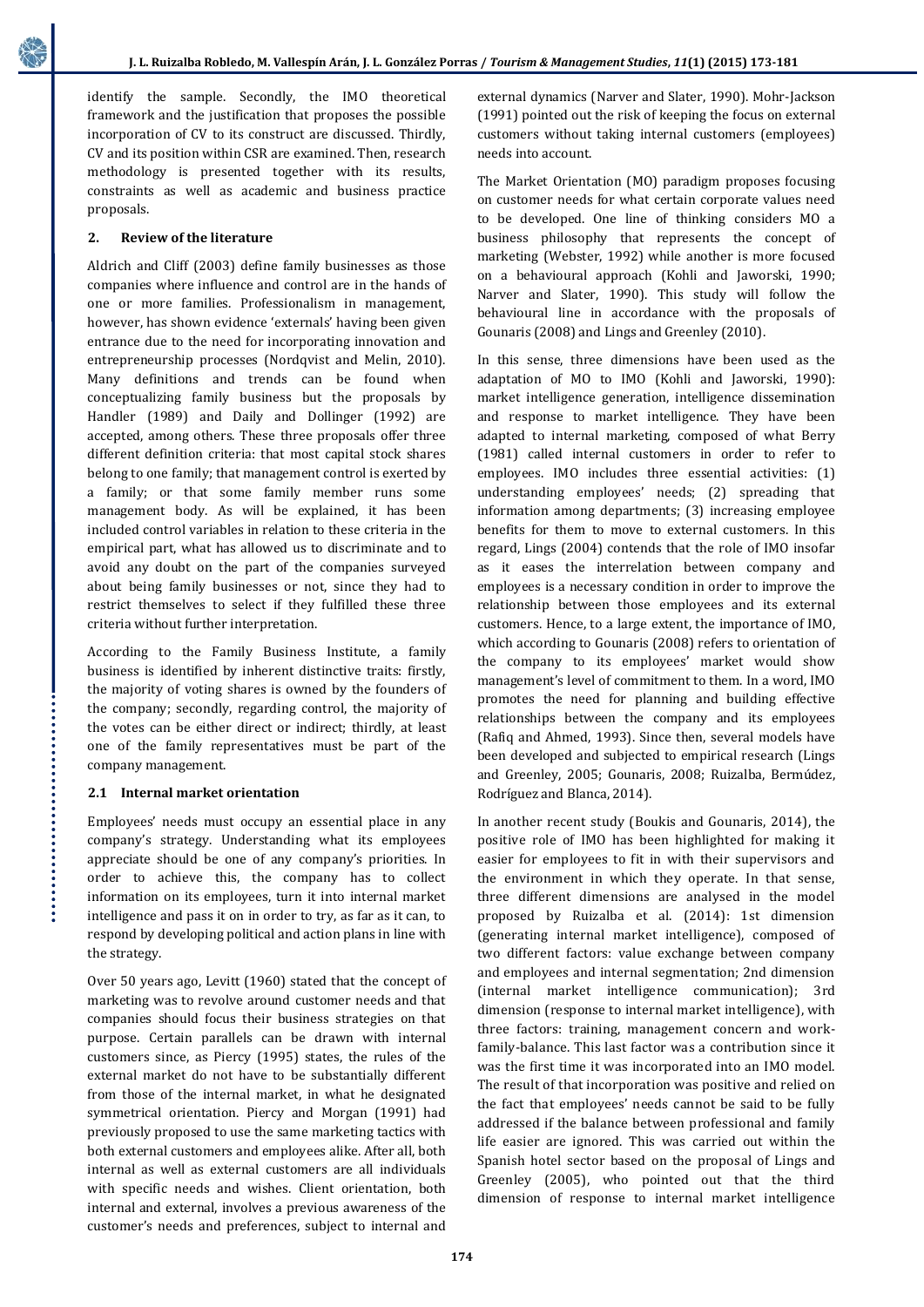..................................

could incorporate other dimensions, based on what they considered "social aspects".

On the other hand, on the basis of the growing need for companies to respond to so many social needs, CV activities where employees have the opportunity to contribute to projects of a social nature are being set in motion more and more often by means of CSR and Shared Value Creation. Consequently, in the same way that it cannot be said that employees' needs are taken into account if the issues related to Work-Family-Balance are not rigorously dealt with (Ruizalba et al., 2014), it can be suggested that a more complete way to meet employees' needs is to make it easier for them to participate in several CV activities. In fact, Lings and Greenley (2010) have already pointed out that IMO makes the so-called "extra-role" activities easier, by which they mean that employees decide to do more than what they are strictly expected to according to their position. In this sense, Sánchez-Hernández and Miranda (2011) have suggested that the introduction of corporate volunteering programs would lead to changes in the way of running companies and its proceedings and could imply success insofar an IMO philosophy was applied. Regarding CV as part of CSR, this study will analyse if it is possible to propose its incorporation into the IMO construct by measuring this new factor within the empirical research it has been carried out.

### **2.2 Corporate Volunteering**

CV could be defined according to Peterson (2004), who picks up Wild's (1993) definition, which considers it any formal support from the company to make devoting time and skills to some type of community service easier for employees and their families. Moreover, it is proved by the literature that companies which have set CSR policies such as CV in motion have developed sustainable competitive advantages over their main competitors (Weber, 2008; Sánchez-Hernández and Gallardo-Vázquez, 2013). Companies applying CSR policies achieve more sustainability, from both a socioeconomic, cultural and environmental perspective, therefore the concept of benefit is becoming replaced by "responsible profit" (Jesus and Batista, 2014).

In a study conducted in Spain by the Corporate Volunteering Observatory (Gómez, Lumbreras and García, 2014) aimed at 2500 companies (response rate: 4,7%) from 19 different areas, it was shown that 69% companies participating in the study have implemented CV programs. Among the objectives they pursued by introducing them, were: promoting a sense of belonging, having a positive impact on solutions to a wide range of social needs, improving brand reputation and encouraging a more appropriate working environment. Apart from the different objectives pursued by different companies, the way the environment rewards the company reflects on the benefits it obtains for its social, economic and environmental behaviour. According to Sanz, Cordobés and Calvet (2012), these benefits can be of three different kinds: benefits for the employees, for the company and for the community.

### **2.2.1 Benefits for the employees**

Corporate Volunteering seems to have an impact on employees' satisfaction, happiness, commitment and productivity, generally improving their attitude to their job (Frank-Alston, 2001). Several authors have mentioned that volunteering activities are positively related to individuals' satisfaction and comfort (Do Paco, 2013). Moreover, CV improves solidarity, which has an effect not only on the company, but also on employees' homes and social circles, and boosts moral, generating in them a feeling of satisfaction by helping others (Sanz et al. 2012).

## **2.2.2 Benefits for the company**

The company can benefit from its support towards corporate volunteering in several ways. CV can improve its public reputation, relationships with customers and with the community (Basil, Runte, Basil and Usher, 2009). In addition, the positive impact that CV programs have on employees, to the point that many prefer to work in companies involved in improving the community (Caurdon, 1994) so that it claims responsibility for talent recruitment, has been analysed in multiple studies. On the other hand, and in the same way that individuals benefit from CV activities, companies also get some advantages from the situation, and there may even be a correlation between satisfaction obtained from volunteer work and positive economic performance. Besides, the literature also highlights the sense of self-satisfaction and belonging it generates in employees and the fact that it makes the bond between the company and the community where it carries its activity out stronger.

### **2.2.3 Benefits for the community.**

Volunteering can be useful for companies in improving their relationship with customers and making them look at the company from a positive point of view, which would help to improve brand image. Undoubtedly, if customers come into contact with volunteering activities thanks to the company, they would be offered a rewarding experience (Pine and Gilmore, 1998) and, as these same authors point out, in many cases it would be a direct opportunity for personal transformation or personal development. On the other hand, the benefits society derives are a combination of all the above since community is, in the end, an amalgamation of all those factors and events that take place inside it.

Sánchez-Hernández and Gallardo-Vázquez (2013) considered CV as closely connected to the Stakeholder Theory, Corporate Social Responsibility and Social Exchange Theory. We have incorporated the vision of the IMO emerging paradigm to this theoretical framework as previously argued.

Consequently Internal Market Orientation can contribute to the other mentioned theories in order to consider Corporate Volunteering activities in a broader scope that facilitate the connection with the needs of employees and promote a positive impact on Job Satisfaction (See Figure 1).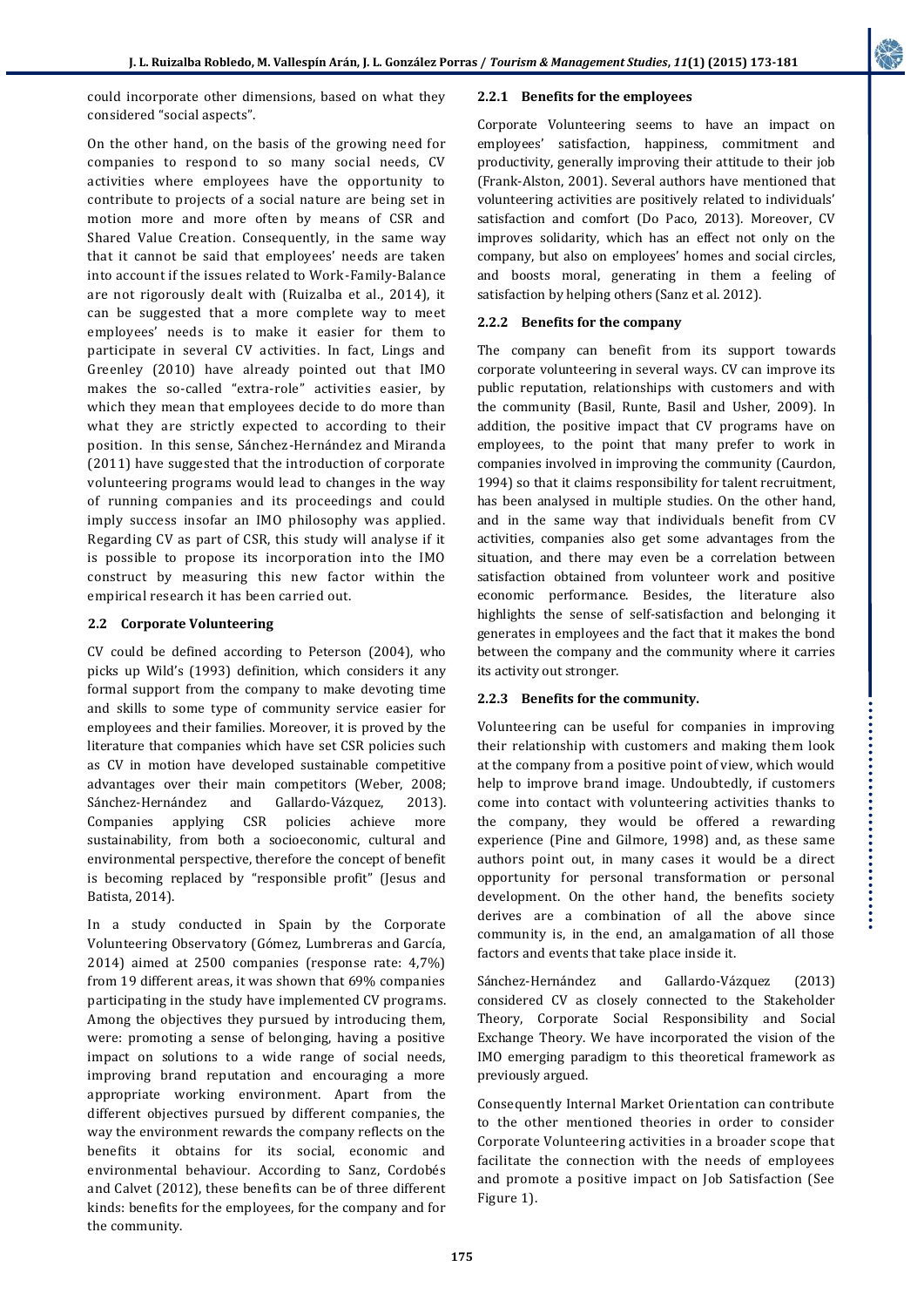**Figure 1 - Corporate Volunteering as a factor of IMO**



**Source:** Own elaboration.

# **3. Methodology**

## **3.1 Research objectives and plan**

This research aims to analyse, using a binary logistic regression model, the relationship existing between employees' level of satisfaction (dichotomous dependent variable) and a set of independent variables closely related to IMO. To this end, the company's level of involvement in "Corporate Volunteering" activities is proposed to be integrated as a factor within the sub dimension Response to Internal Intelligence and distinct from the other factors "Management Concern", "Training" and "Work-Family-Balance".

The specific objectives that are established in this work are the following:

- **a)** Analysing the presence of CV programs or activities in family businesses from Andalusia (Spain).
- **b)** Checking if CV can be part of the Response to Internal Market Intelligence in IMO models.
- **c)** Determining the existence or absence of a relationship between the selected independent variables and the dependent variable Job Satisfaction.
- **d)** Analysing the sign of such relationships, verifying the theoretical approaches established in the preceding sections.
- **e)** Observing the satisfaction ratio in terms of the values the independent variables take.

# **3.2 Sample and data collection**

A survey has been the quantitative technique used in order to carry out this research. The online questionnaire, supported with phone calls, was sent to key informants from Andalusian family businesses. The decision to choose a key informant comes from the fact that it is a manager with a global view of the company and the ability to answer

the questions in the questionnaire properly. In order to collect the information, an e-mail with a link to the online questionnaire, in some cases with the support of phone calls, was sent. Table 1 shows the specifications of the fieldwork carried out.

| Table 1 - Fact sheet |  |
|----------------------|--|
|----------------------|--|

| Geographical area                                                                                                                     | Andalusia (8 provinces in<br>Spain)                                                                                                    |  |  |
|---------------------------------------------------------------------------------------------------------------------------------------|----------------------------------------------------------------------------------------------------------------------------------------|--|--|
| <b>Population</b>                                                                                                                     | 800 Andalusian family<br>husinesses                                                                                                    |  |  |
| Sampling type                                                                                                                         | Convenience sample<br>keeping proportion of<br>businesses for each<br>analysed province (Dirce,<br><b>Business Central Directory</b> ) |  |  |
| <b>Total received responses</b>                                                                                                       | 241 Andalusian family<br>businesses                                                                                                    |  |  |
| <b>Response Rate</b>                                                                                                                  | 30%                                                                                                                                    |  |  |
| Number of accepted surveys that<br>form the SAMPLE (According to<br>the three control criteria in<br>order to be considered a family) | 220 Andalusian family<br>husinesses                                                                                                    |  |  |
| <b>Accepted responses rate</b>                                                                                                        | 27.5%                                                                                                                                  |  |  |
| <b>Application method</b>                                                                                                             | E-mail with online survey<br>and phone support                                                                                         |  |  |
| <b>Fieldwork date</b>                                                                                                                 | March 2013 to January 2014                                                                                                             |  |  |

Source: Own compilation.

Family businesses in Spain represent 85% of the total number of companies and account for 70% GDP and private employment (Family Business Institute). To find the total population of family businesses in Andalusia we obtain information partly from the Dirce (2012) database and Family Business Institute's estimated data that 85% Spanish companies are family businesses. From that data and keeping the same family business proportion for each of the provinces over total companies (according to the Dirce), we would get the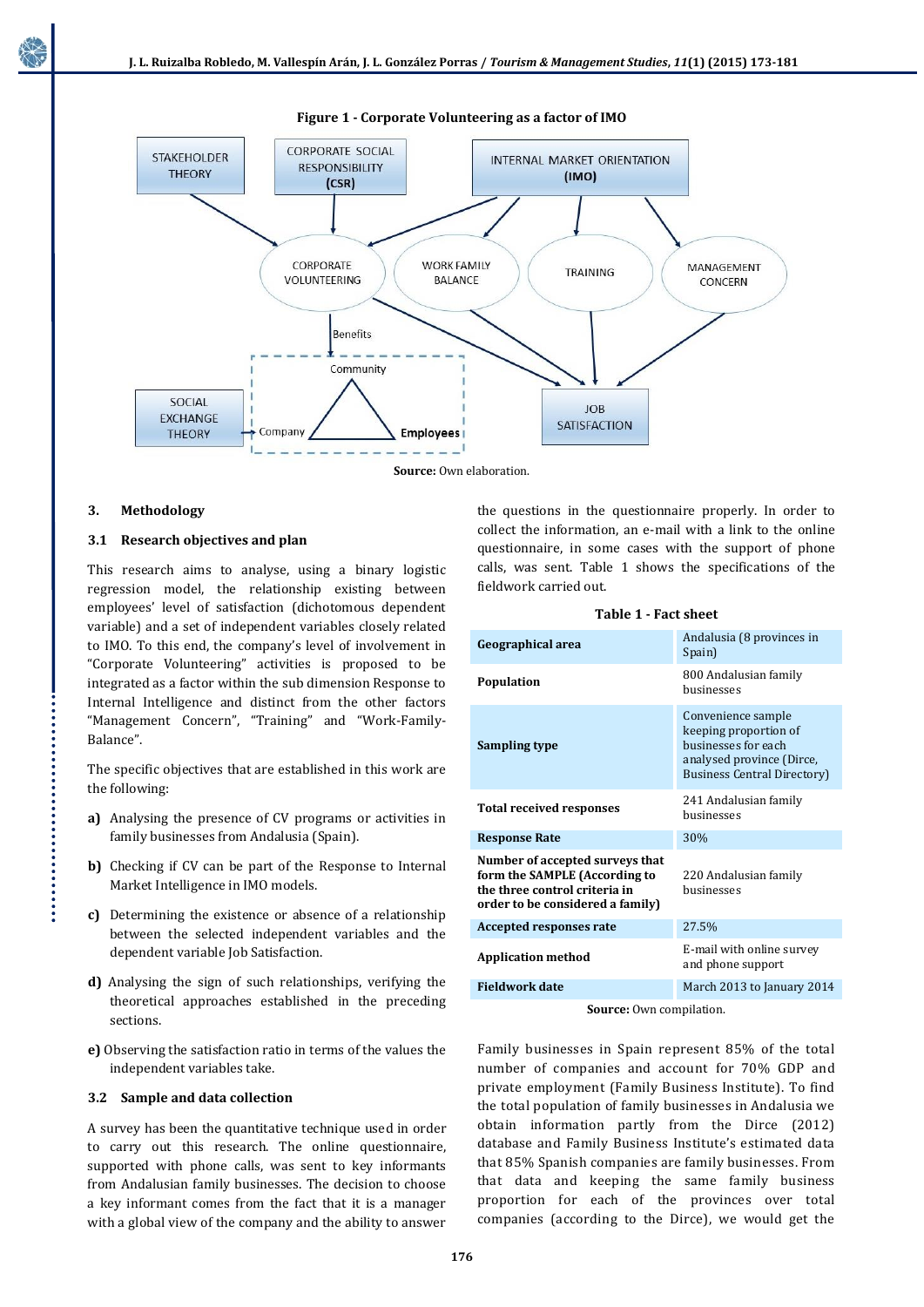following distribution of family businesses by Andalusian provinces: Almería (9%), Cádiz (13%), Córdoba (10%), Granada (11%), Huelva (5%), Jaén (7%), Málaga (22%) and Sevilla (23%). This proportion, and despite being a non-probability sampling, is what was reflected in our sample.

In order to ensure that they were family businesses, including generic questions such as whether you are a family business was avoided, since in our opinion it would lack exactitude and would not allow verification. To avoid this, three control questions with a yes/no dichotomous answer were included at the beginning of the questionnaire: 1) In this company most of voting shares are currently owned by one or more families; 2) The company's strategic control belongs to one or more families; 3) At least one of the family representatives or relatives takes part in company management or governance. Although we thought that surveys positively pointing out two criteria could have been accepted, in order to increase exactitude and avoid interpretations, we only accepted for the sample those that answered positively to all of the three criteria so, of the 241 surveys received (30% response ratio), we rejected those 21 that did not fulfil the three mentioned criteria, with the final sample consisting of 220, which represents 27.5 % of the chosen population.

### **3.3 Questionnaire and scales**

The questionnaire includes 15 questions regarding IMO, specifically those measuring the Response to Internal Intelligence (5 questions to measure Management Concern, 3 to measure the company's employee Training, 3 to measure the Work-Family-Balance and 4 for CV activities). There are also 3 questions to determine the level of employees' Job Satisfaction, defined as an emotional, agreeable or positive state as a result of evaluating one's job or of the experiences resulting from work (Locke, 1976).

Variables are set out as 7 point Likert scale statements ranging from 1 (totally disagree) to 7 (totally agree) about which the key informant is asked for information. Previous works resulting from the theoretical review carried out have been taken as a reference in order to create the questionnaire. The main works taken as a reference are those of Clark (2001), Gounaris, (2008), Hartline and Ferrel (1996), Kossek and Nichol (1992), Meyer and Allen (1991) and Ruizalba at al. (2014). Finally, and in order to ensure the suitability of our questionnaire, a pre-test was conducted where 5 family businesses owner employers with more than 10 years' experience and 7 academics expert in the research area in question were selected.

### **4. Results**

The results of the statistical analysis carried out using the SPSS20 statistical program are now exposed. Data shown in Table 2, the percentage of analysed companies with CV programs for both employees and customers, are particularly noteworthy. It shows that 32.3 % of companies have introduced it at a medium-high level for employees (showing an introduction level of more than 4 in the 7 Likert scale) while 32.8% have introduced it for their customers.

| CV activities introduction<br>level | CV for employees | CV for<br>customers |  |
|-------------------------------------|------------------|---------------------|--|
| $\mathbf{1}$                        | 21.8%            | 25.9%               |  |
| 2                                   | 14.1%            | 15%                 |  |
| 3                                   | 15.5%            | 13.2%               |  |
| 4                                   | 15.5%            | 12.7%               |  |
| 5                                   | 16.8%            | 17.3%               |  |
| 6                                   | 8.2%             | 10.5%               |  |
| 7                                   | 7.3%             | 5%                  |  |

### **4.1 Scale dimensionality and reliability**

The first step consisted of carrying out an exploratory analysis to study scale reliability and dimensionality by means of two principal components: Factor Analysis and Varimax rotation. Table 3 shows the results obtained for the scale concerning the Response to Internal Intelligence. The value of the KMO measure of sampling adequacy, 0.863, together with Cronbach Alpha coefficients, show that the results now analysed are adequate and so, the 15 variables may be summarized across five different dimensions. In this way, the items are grouped into five dimensions that explain 80.22% of the total variance. The first factor Management Concern (MC) consists of 5 items related to the interest management shows in satisfying its employees' needs as well as the policies carried out, and time or money invested. The second Future Involvement in Corporate Volunteering (FICV) combines 2 items related to the company's future intention to promote CV. The third one Work-Family Balance (WFB) groups three items related to the level of ease in reconciling both family and work life which employees are offered by the company. The fourth concept Training (TRN) consists of 3 different items related to the company's concern for educating and/or training its employees. Finally, the fifth concept Current Involvement in Corporate Volunteering (CICV) refers to the company's current involvement in providing CV to both its employees and customers.

.................................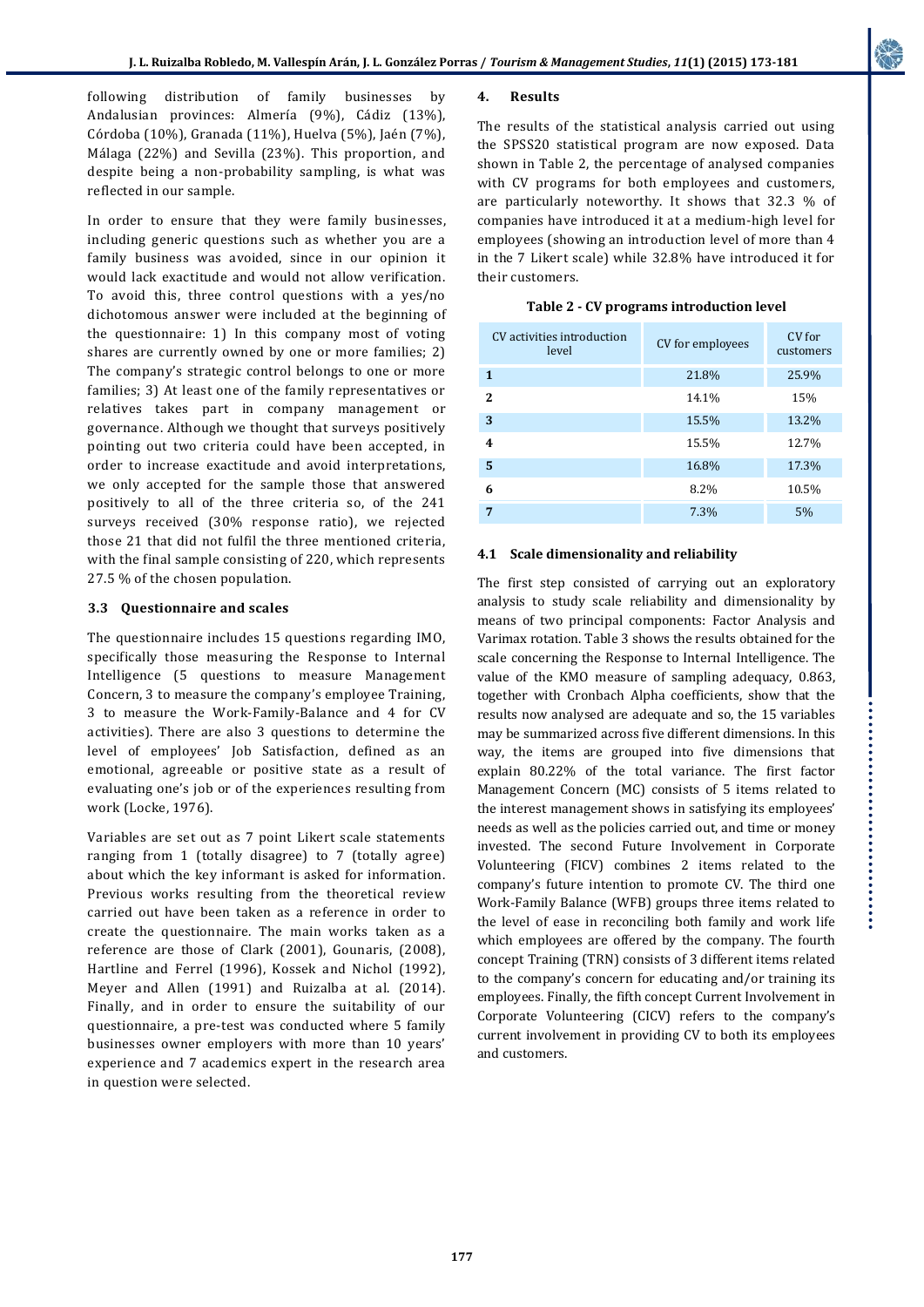|                                                                | <b>Response to Internal Intelligence</b>                                                                                                                                      | <b>Factor</b><br><b>Loadings</b> | <b>Communalities</b> | <b>Explained</b><br>variance and<br>Cronbach alpha |  |
|----------------------------------------------------------------|-------------------------------------------------------------------------------------------------------------------------------------------------------------------------------|----------------------------------|----------------------|----------------------------------------------------|--|
| MC:<br>Management<br>Concern                                   | Managers at this company invest resources (time and/or money)<br>if there is anything that can be done to meet employees' specific<br>needs or requirements.                  | 0.729                            | 0.688                |                                                    |  |
|                                                                | Employees' needs are taken seriously by company management<br>and policies are introduced in order to meet these needs.                                                       | 0.823                            | 0.775                |                                                    |  |
|                                                                | Company management is clearly geared towards solving<br>employees' problems and providing them with all the support<br>necessary for their job to be properly performed.      | 0.880                            | 0.818                | 27.895%<br>$\alpha = 0.900$                        |  |
|                                                                | Management shows genuine interest in employees as individuals,<br>regardless of whether they perform their job better or worse or<br>get results.                             | 0.747                            | 0.673                |                                                    |  |
|                                                                | Management has real interest in knowing and understanding<br>their employees' feelings insofar they affect the job.                                                           | 0.809                            | 0.799                |                                                    |  |
| FICV:<br>Future<br>Involvement in<br>Corporate<br>Volunteering | We would like to become more involved so that our employees<br>would undertake more volunteering activities.                                                                  | 0.916                            | 0.931                | 14.575%<br>$\alpha = 0.948$                        |  |
|                                                                | We would like to become more involved so that our customers<br>would undertake more volunteering activities.                                                                  | 0.914                            | 0.926                |                                                    |  |
|                                                                | Managers understand employees' family needs.                                                                                                                                  | 0.614                            | 0.714                |                                                    |  |
| Work-<br>WFB:<br>Family-Balance                                | Managers support employees so that they can balance both work<br>and family responsibilities.                                                                                 | 0.730                            | 0.779                | 13.126%<br>$\alpha = 0.815$                        |  |
|                                                                | In this company employees can balance their work and family<br>lives.                                                                                                         | 0.887                            | 0.819                |                                                    |  |
| TRN:<br>Training                                               | Before a new service or a modification is introduced, employees<br>receive extensive training regarding this change and how it will<br>affect the way they perform their job. | 0.452                            | 0.719                |                                                    |  |
|                                                                | This company consistently and systematically organizes training<br>seminars so that employees can develop their skills.                                                       | 0.799                            | 0.773                | 12.587%<br>$\alpha = 0.780$                        |  |
|                                                                | If an employee is transferred to a new position or department,<br>his new supervisor will personally train him on his new<br>assignment.                                      | 0.827                            | 0.814                |                                                    |  |
| CICV: Current<br>Involvement in                                | The company encourages its employees to become involved in<br>volunteering activities.                                                                                        | 0.790                            | 0.891                | 11.840%<br>$\alpha = 0.933$                        |  |
| Corporate<br>Volunteering                                      | The company encourages its customers to get involved in<br>volunteering activities.                                                                                           | 0.797                            | 0.931                |                                                    |  |

#### **Table 3 - Reliability and dimensionality analysis**

KMO= 0.863 Barlett's sphericity test X2(105) =2222.34 (p=0,000) Residuals=20%

On the other hand, Table 4 shows the results obtained for the scale concerning employee Job Satisfaction. The value of the KMO measure of sampling adequacy, 0.683, together with Cronbach Alpha coefficients suggests the dimensionality of the Satisfaction

construct. In the same way, communalities (over 0.5 for all variables) point out the right representation of the variables within the factor space, clustering on a dimension that explains the 76.881% total variance.

|                                | <b>Attitudes</b>                                                     | <b>Factor</b><br>Loadings | <b>Communalities</b> | <b>Explained variance and</b><br>Cronbach alpha |
|--------------------------------|----------------------------------------------------------------------|---------------------------|----------------------|-------------------------------------------------|
| JOBSAT:<br>Job<br>Satisfaction | I feel satisfied with the relationships with<br>my bosses.           | 0.875                     | 0.765                |                                                 |
|                                | I feel satisfied with the support I receive<br>from the company.     | 0.922                     | 0.851                | 76.881%                                         |
|                                | I feel satisfied with the chances to be<br>promoted in this company. | 0.831                     | 0.691                | $\alpha = 0.835$                                |

**Table 4 - Reliability and dimensionality analysis**

KMO= 0.863 Barlett's sphericity test X2(3) =298.672 (p=0,000)

#### **4.2 Multivariate logistic regression model estimation**

The methodology used in order to fulfil the objectives of this work is based on the binary logistic regression model, a particular case of

the so-called regression models with dichotomous response. This statistical technique is used to determine the probability (p) of occurrence of the investigated event – a "high" level of employee Job Satisfaction - facing the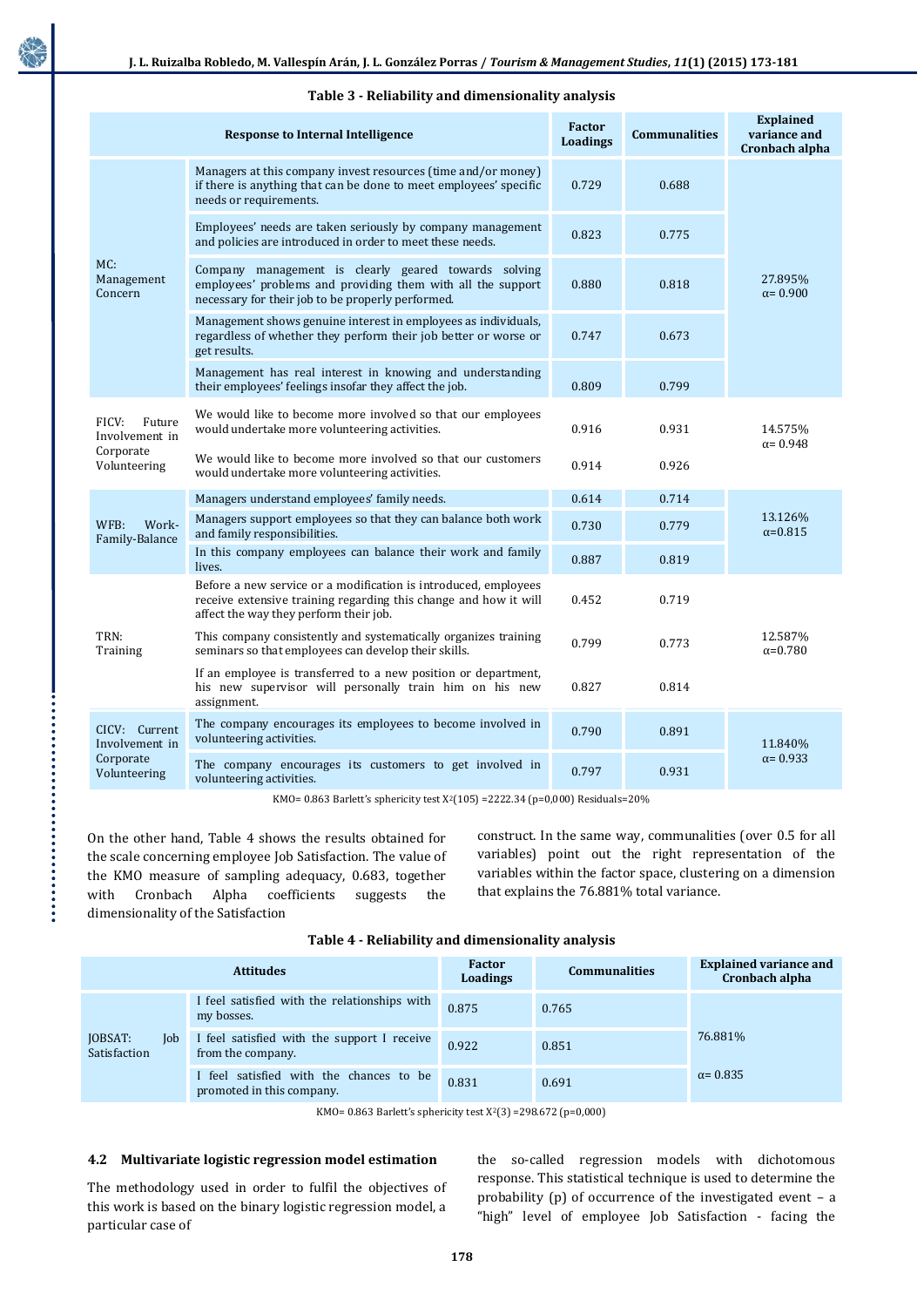................................

probability of occurrence of the opposing event (1-p), i.e. "non high" employee Job Satisfaction levels.

As stated above, our dependent variable is Job Satisfaction. In our research it is measured by means of 3 different items, so a cluster analysis is carried out in order to group interviewees together according to their Job Satisfaction level. In order to select the definitive cluster solution, and following Hair et al. (2007), we used both hierarchical and non-hierarchical methods so as to obtain the benefits from each of them. In this way, and using square Euclidean distance as a metric and Ward's method as a hierarchical procedure, we concluded that the proper number of clusters is 2. On the one hand, 155 key informants, who show a significantly higher appreciation of their satisfaction i.e. employees with a high satisfaction since they show a punctuation of around 6, are included within the first cluster. On the other hand, there are 60 key informants within cluster 2, whose variables take average values of around 4, so it would represent employees who are neither satisfied nor unsatisfied with their job or employees with medium-low Job Satisfaction. In addition, Multivariate Analysis of Variance (MANOVA) and Univariate Analysis of Variance (ANOVA) are recurrently applied in order to identify significant differences between these 2 clusters. As can be observed in Table 5, item averages show a significant difference between both of the identified groups within a significance level of 99%.

**Table 5 - Cluster analysis results summary. Average values and significant differences**

|                                                                                     | <b>Cluster 1</b><br><b>Employees</b><br>with high<br>satisfaction | <b>Cluster 2</b><br><b>Employees</b><br>with<br>medium-low<br>satisfaction | <b>Differences</b><br>between<br>$groups*$ |  |  |
|-------------------------------------------------------------------------------------|-------------------------------------------------------------------|----------------------------------------------------------------------------|--------------------------------------------|--|--|
| I feel satisfied<br>the<br>with<br>relationships<br>with my bosses.                 | 6                                                                 | $\overline{4}$                                                             | $1 - 2*$                                   |  |  |
| feel satisfied<br>L<br>with the support<br>I receive from<br>the company.           | 6                                                                 | $\overline{4}$                                                             | $1 - 2*$                                   |  |  |
| feel satisfied<br>L<br>with<br>the<br>chances to be<br>promoted in this<br>company. | 6                                                                 | 3                                                                          | $1 - 2^*$                                  |  |  |
| * 99% significant                                                                   |                                                                   |                                                                            |                                            |  |  |

Once the presence of 2 different groups of employees according to their satisfaction level is detected, the multivariate logistic regression model is estimated. Given the presence of multicollinearity between independent variables and in order to avoid estimating biased coefficients and high standard errors, we opted to use the factors based on factor analysis estimation as input variables within regression (Hair el al, 2007). In Table 6 the results of the estimation are presented using multivariate logistic regression once non-significant variables have been removed (future implication in CV) and using the insert method. It is noted that goodness of fit (i.e. the fact that the employee shows a higher or lower level of job satisfaction) can be explained by the combination of variables taken into

account, and points out that there are enough reasons to accept its validity, just by observing the similarity between the expected values and the ones observed in Hosmer and Lemeshow's procedure (Hosmer-Lemeshow statistical goodnes of fit is not used since more than 20% expected values are under 5) (Hosmer, and Lemeshow, 1989). Moreover, it is interesting to point out this model's capacity to correctly classify job satisfaction. In this way, 77.9% of the cases taken under consideration were well classified.

**Table 6 - Logistic regression: Factors defining job satisfaction**

|                                                             | B     | E.T   | Ward   | Sig.  | Exp<br>(B) |
|-------------------------------------------------------------|-------|-------|--------|-------|------------|
| <b>Management</b><br>Concern                                | 0.671 | 0.193 | 12.122 | 0.000 | 1.957      |
| Work-Family-<br><b>Balance</b>                              | 0.890 | 0.205 | 18.909 | 0.000 | 2.435      |
| <b>Training</b>                                             | 0.430 | 0.190 | 5.130  | 0.024 | 1.537      |
| Current<br>involvement in CV                                | 0.985 | 0.214 | 21.086 | 0.000 | 2.677      |
| Standard deviation= 171.289; Cox and Snell R square= 0.264; |       |       |        |       |            |

Nagelkerke R square=0.387

All the estimated logistic regression model results are now interpreted. Positive results are visible i.e. all the included variables directly and positively affect Job Satisfaction (0=Cluster 2; 1= Cluster 1). However, it is observed that an important effect of the value "Current Involvement in CV", in this sense, a unit increase of current involvement in CV will cause a multiplicative increase by a 2.677 factor in the advantage of the option "high satisfaction". Secondly, it is observed that with the influence of "Work-Family-Balance", a unit increase of this variable will cause a multiplicative increase by a 2.435 factor in the advantage of the option "high satisfaction". Although smaller, it is also observed the effect on Job Satisfaction that Management Concern and Training policies cause.

### **5. Discussion, consequences and limitations**

This research provides useful practical implications for those companies that design CSR programmes since they may consider incorporating CV as a possible positive contribution to Job Satisfaction. This was anticipated by Mattila and Hanks (2013).

The purpose of this research has been, starting from the IMO paradigm, to study the pertinence of adding, as a novelty, a 4th factor (Involvement in CV) to its sub dimension "Response to Intelligence" and also analysing its impact on Job Satisfaction. The potential influencing factors regarding Job Satisfaction in relation to the IMO Response to Internal Intelligence have been grouped together into five: Management Concern, Future involvement in CV, Work-Family-Balance, Training and Current Involvement in CV. In this way, which of these factors included within this sub dimension have an impact on the probability of reaching a higher level of Job Satisfaction has been defined. Additionally, each factor's impact on satisfaction has been assessed.

In conclusion, it is pointed out that, except for Future Implication in CV, all the analysed factors have a positive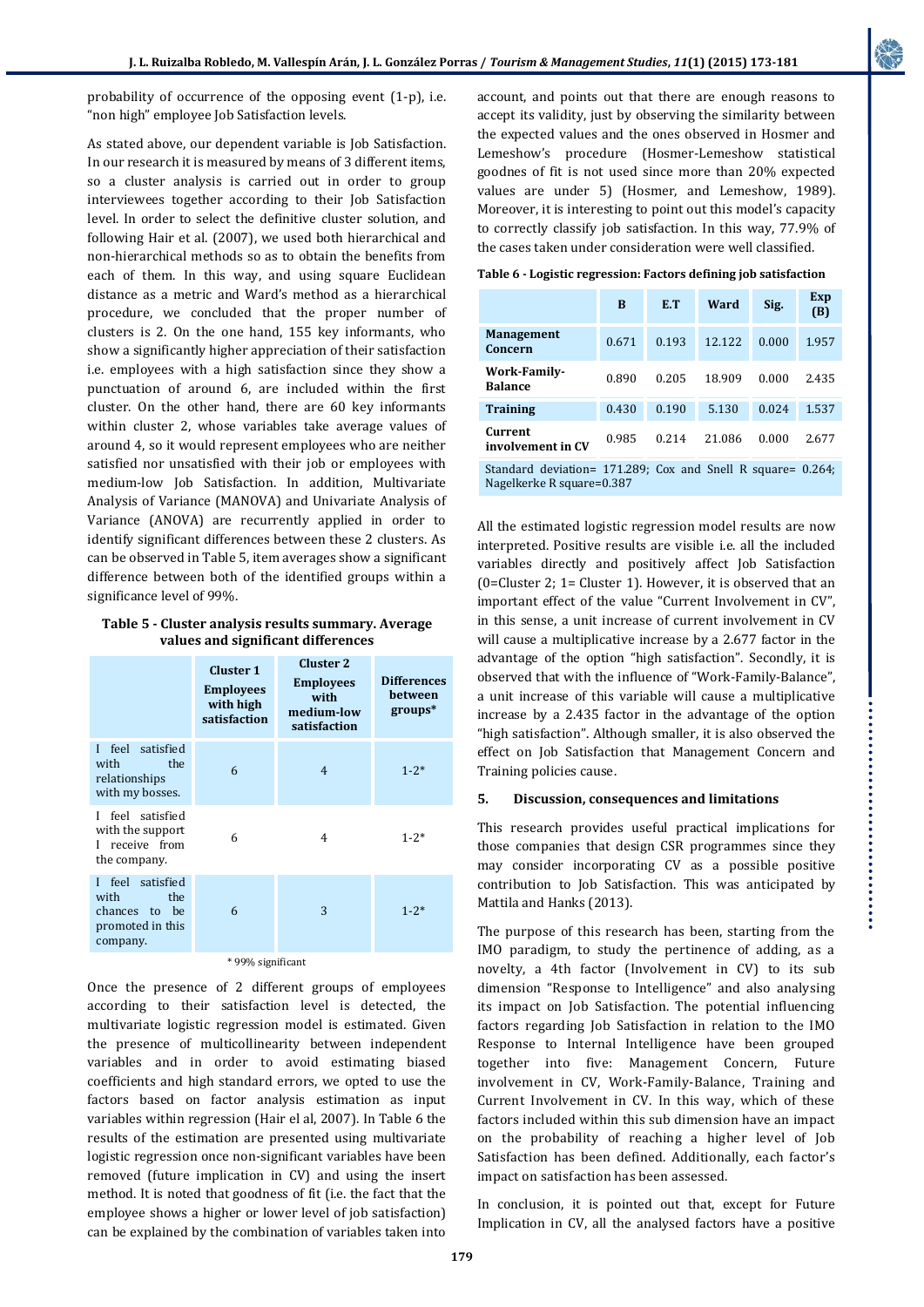influence on Job Satisfaction. A company's future intentions do not seem to have a significant impact on Job Satisfaction. Secondly, the relationship found between these factors and Job Satisfaction is positive: the higher the level of response to their needs, the higher the satisfaction. It is demonstrated that a higher degree of involvement by the company in responding to its employees' needs results in greater employee Job Satisfaction. Thirdly, it is shown that the factor that affects satisfaction the most is the presence of CV programmes or activities, followed by Work-Family-Balance. Both policies and behaviours on behalf of the management do not require a large investment of financial resources. Practical implications for companies can therefore be deduced from this: they can improve the quality of service with scarce financial resources. The empirical evidence shows (Lillo, Ramón and Sevilla, 2007) that it is necessary to be able to rely on satisfied, motivated employees in order for them to provide quality service that has an impact on external client satisfaction. Therefore, the presence of CV in family businesses in Andalusia seems a positive contributing factor in improving Job Satisfaction, which has being scarcely implemented so far.

One of the limitations is the fact that the research sample has been with family businesses in Andalusia, though it would be desirable to extend the analysis to other geographical areas in the future in order to conduct a comparative analysis. Another limitation is that it has been addressed only to managers and it would be interesting to carry out a dyadic research which sought to contrast both manager's and employees' perceptions, as Sánchez-Hernández and Gallardo-Vázquez (2013) have already proposed.

In addition, CV in general has been analysed, making no distinction between the natures of the implanted projects, and it would be desirable to identify in detail which types of volunteering activities are more frequently used. So, in the future it would be interesting to analyse the nature of existing programmes in order to classify them: for example, care, environmental, food collecting, health, educational, etc., and to examine, if applicable, possible differences regarding Job Satisfaction.

Another possible line of research would be to conduct a comparative study between family and non-family businesses since Graaafland (2002) showed that the level of concern about CSR is larger in family businesses. It would also be appropriate, following the research Mattila and Hanks (2013) have carried out, to analyse the impact that CV programs have on customer perception.

#### **References**

Aldrich, H. & Cliff, J. (2003). The pervasive effects of family on entrepreneurship: Towards a family embededdness perspective. *Journal of Business Venturing*, 18, 573–96.

Basil, D., Runte, M., Basil, M. & Usher, J. (2009). Company support for employee volunteerism: Does size matter?. *Journal of Business,* 64, 61-66.

Benavides, C., Guzmán, V. & Quintana, C. (2011). Evolución de la literatura sobre empresa familiar como disciplina científica. *Cuadernos de Economía y Dirección de la Empresa*, 14, 78-90.

Berry, L. (1981). The employee as customer. *Journal of Retailing Banking*, 3(1), 33–40.

Boukis, A. & Gounaris, S. (2014). Linking IMO with employees' fit with their environment and reciprocal behaviours towards the firm*. Journal of Services Marketing.* 28(1), 10–21.

Caurdon, S. (1994). Volunteer efforts offer low-cost training options. *Personnel Journal*, 73(6), 38-44.

Clark, S.C. (2001): Work cultures and work/family balance. *Journal of Vocational Behaviour*, 58, 348-365.

Daily, C.M. & Dollinger, M.J. (1992). An empirical examination of ownership structure in family and professionally managed firms. *Family Business Review,* 5(2), 117-136.

Dirce (2012). Directorio Central de Empresas. INE (Instituto Nacional de Estadística de España). Retrieved March, 12, 2014 from:

[http://www.ine.es/jaxi/menu.do?type=pcaxis&path=/t37/p201/&](http://www.ine.es/jaxi/menu.do?type=pcaxis&path=/t37/p201/&file=inebase) [file=inebase.](http://www.ine.es/jaxi/menu.do?type=pcaxis&path=/t37/p201/&file=inebase)

Do Paco, A. & Nave, A. C. (2013). Corporate volunteering: A case study centred on the motivations, satisfaction and happiness of company employees. *Employee relations*, 35(5), 547-559.

Frank-Alston, M. (2001). The influence of community service/volunteer work on perceptions of job satisfaction, job motivation and organizational commitment on employees in a manufacturing plant. Unpublished doctoral dissertation. University of Pittsburg.

Gómez, S., Lumbreras, I. & García, P. (2014). Voluntariado Corporativo en España. Informe 2013. Observatorio de Voluntariado Corporativo.

Gounaris, S. (2008). The notion of internal market orientation and employee job satisfaction: some preliminary evidence. *Journal of Services Marketing*, 22(1), 68–90.

Graafland, J.J. (2002). Corporate Social Responsibility and Family Business. Paper presented at the *Research Forum of the Family Business Network* 13th Annual Conference, Helsinki, Finland.

Hair, J.F., Anderson, R.E., Tatham, R.L. & Black, W.C. (2007). *Análisis multivariante*. 5th edition. Madrid. Pearson- Prentice Hall.

Handler, W.C. (1989). Methodological issues and considerations in studying family businesses. *Family Business Review*, 2(3), 257- 276.

Hartline D. M. & Ferrel O.C. (1996). The management of customercontact service employees. An Empirical investigation. *Journal of Marketing*, 60, 52-70.

Hosmer, D. & Lemeshow, S. (1989). *Applied logistic regression*. New York. John Wiley.

Jesus, M. & Batista, T. (2014). The corporate social responsibility in the Algarve. *Tourism & Management Studies*, 10(1), 111-120.

Kohli, A. & Jaworsky, B. (1990). Market orientation: the construct, research propositions and managerial implications. *Journal of Marketing*, 54(2), 1–18.

Kossek E.E. & Nichol V. (1992). The effects of on-site child care on employee attitudes and performance. *Personnel Phychology*, 45, 485-509.

Levitt, T. (1960). Marketing myopia*. Harvard Business Review,* 38(4), 45-56.

Lillo, A. Ramón, A. & Sevilla, M. (2007). El capital humano como factor estratégico para la competitividad del sector turístico. *Cuadernos de Turismo*, 19, 47-69.

Lings, I.N. (2004). Internal market orientation: constructs and consequences. *Journal of Business Research*, 57(4), 405–413.

Lings, I.N. & Greenley, G.E. (2005). Measuring internal market orientation. *Journal of Service Research*, 7(3), 290–305.

Lings, I.N. & Greenley, G.E. (2010). Internal market orientation and market-oriented behaviours. *Journal of Service Management*. 21(3), 321-343.

Locke, E.A. (1976). The nature and causes of job satisfaction. In M.D. Dunnette (Ed.), *Handbook of Industrial and Organizational Psychology (pp. 1297-1349).* Chicago, IL: Rand McNally.

Mattila, S. A. & Hanks, L. (2013). Corporate volunteering programs and consumer perceptions: an information processing perspective. *Journal of Service Marketing*, 7(27), 572-578.

Meyer, J.P. & Allen, N.J. (1991). A three-component conceptualization of organizational commitment. *Human Resource Management Review*, 1(1), 61-89.